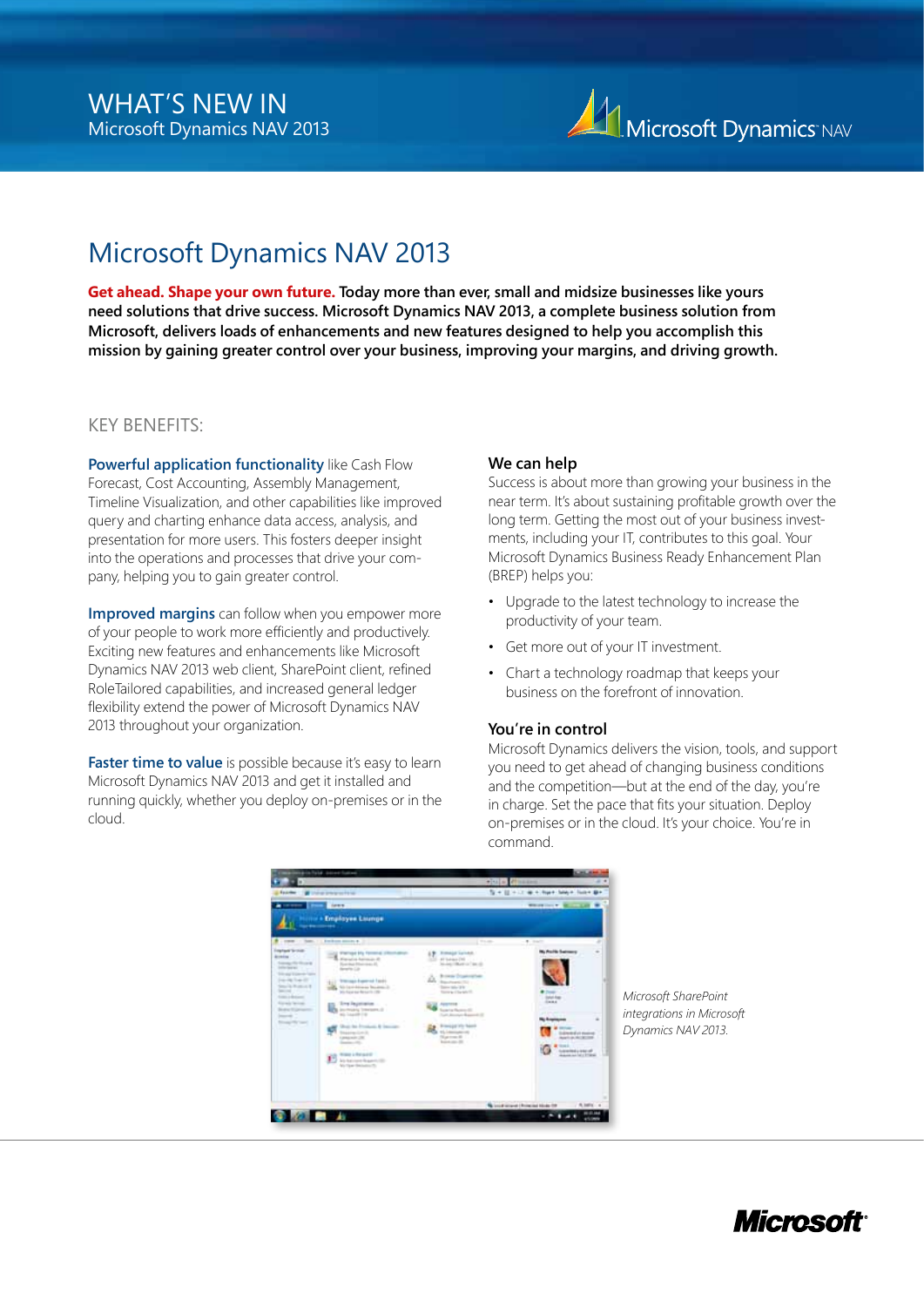Business is changing. You notice it every day. The tempo is quicker. Customer tastes and competitive dynamics change in a heartbeat. Your market is evolving, with customers and prospects in new cities, and maybe even new countries. The way people work is changing too. A more virtual world creates opportunities for businesses that support efficient remote and mobile employees. And when every interaction and transaction counts, you need greater visibility, insight, and control to make the informed decisions that boost your bottom line.

Reacting to change can stretch your current accounting software and business applications. Every new tax, regulation, and business requirement seems to expose a new deficiency. IT creates patches and workarounds to bridge gaps and squeeze one more drop of productivity out of your systems, but this approach cuts into margins, and a growing portion of your IT budget disappears into software maintenance instead of funding projects that add business value and drive growth.

Upgrading your accounting and business software becomes more urgent every day, but you worry about complications. Along with budgetable expenses, you wonder about the potential for unforeseen costs. Factor in the risk of project delays and interruptions to critical business processes. All in all, it's tempting to delay an upgrade until you gain more confidence that the result will be predictable—and positive.

Microsoft is committed to help you upgrade with confidence by delivering a comprehensive vision and solution for your business. The next release of Microsoft Dynamics NAV renews our promise to deliver ongoing value and innovation. Consistent product releases, costeffective to deploy and easy to implement at your pace, help you transform your business. With Microsoft Dynamics NAV 2013 you can:

- Gain end-to-end visibility and greater control over what's going on in your business, helping your people make smart, timely decisions and get more done.
- Get ahead of changing conditions, and stay ahead, by streamlining your business processes. This helps you control expenses, improve the bottom line, and drive business growth.
- Optimize your IT investments and shorten the time to value with a flexible solution that's simple to learn and use. Microsoft Dynamics NAV 2013 works like and with other Microsoft technologies such as Microsoft Office and SharePoint, and with other business software you may already use.

All of this improves your margins and enhances the bottom line, generating cash to drive business growth—and helping you to shape your own future.

#### **Put your people in command of your business**

Give them fast, convenient access to the information they need to collaborate and manage, and you will empower them to control your future.

**Cost Accounting:** Gain greater visibility and insight into how your business is performing by monitoring budgeted and actual operating costs, departments, products, and projects. Synchronize cost information with the general ledger and allocate costs to different cost centers and objects. Spot budget variances as soon as they occur and take appropriate action.

**Cash Flow Forecast:** Analyze cash flow and take action quickly. Understand your current cash position, forecast short-term cash flow, and monitor cash receipts and disbursements. Create multiple cash flow forecasts for different time periods. Deliver roleappropriate cash flow information via Role Center screens.

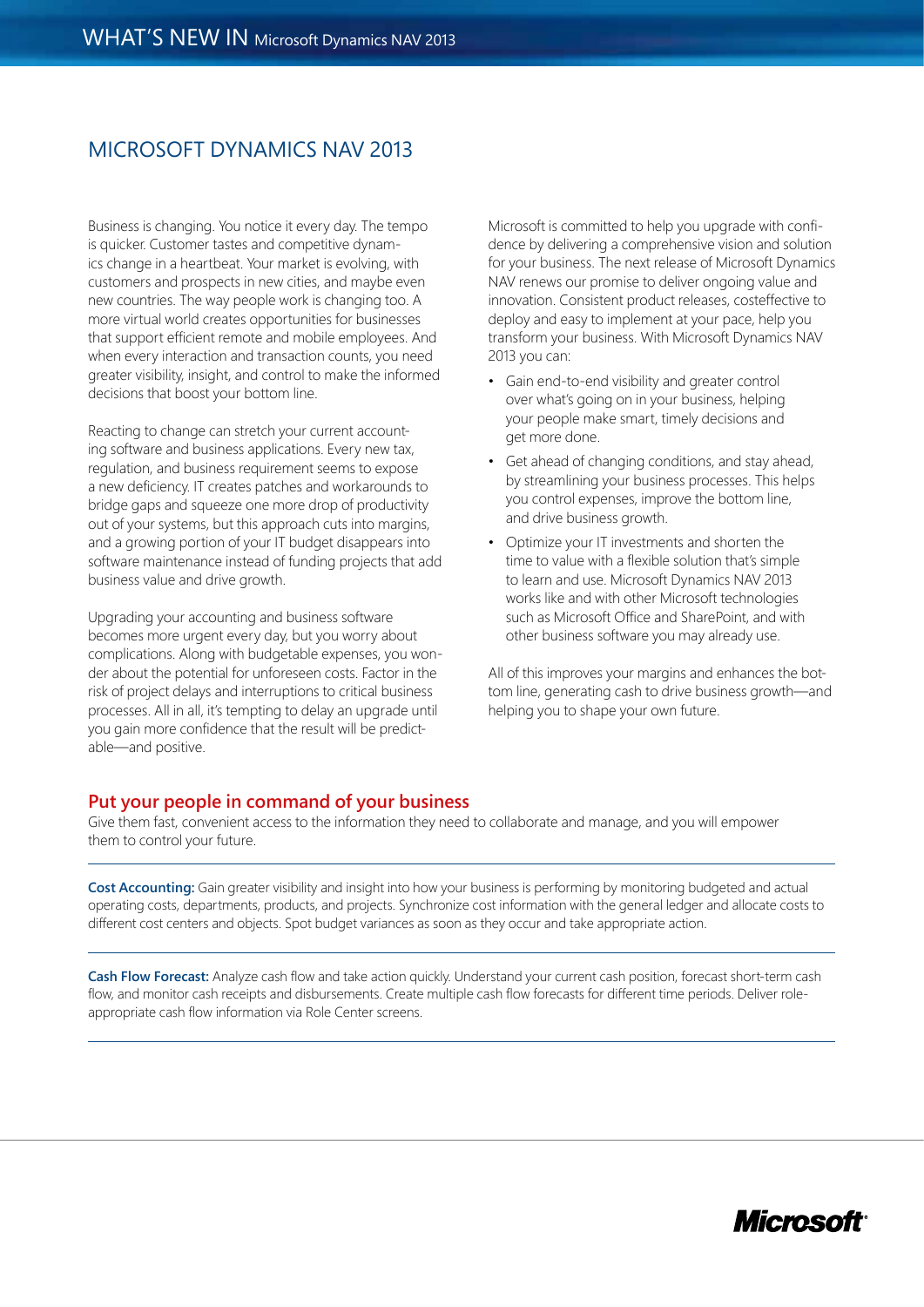**Assembly Management** capabilities help you optimize inventory levels while maintaining superior customer service in assemble-toorder and assemble-to-stock processes. Assembly Management integrates with the complete Microsoft Dynamics NAV supply chain suite, including Sales, Supply Planning, Warehousing, Inventory Management, and Item Tracking, to help streamline operations, reduce costs, and expedite order fulfillment.

**Reporting Enhancements:** Take advantage of new reporting enhancements made possible by the tight integration of Microsoft Dynamics NAV 2013, Microsoft Excel spreadsheet software, and other Microsoft technologies to help boost productivity for more users and drive decision-making processes for better control.

**Item Availability by Timeline and Event:** Use new business data visualization capabilities, including Timeline Visualization, to view and analyze item availability in Microsoft Dynamics NAV 2013. Availability Timelines offer an immediate graphical view of expected inventory for a specific item or SKU over time, or by demand or supply event.

**Supply Planning Enhancements** help control planning suggestions and optimize supply according to inventory and ordering cost. Specific enhancements include new reorder period fields for time bucket, rescheduling period, lot accumulation period, and overflow level.

**Streamline Warehouse Operations:** Strengthened integration between Manufacturing and Warehouse Management, Service Management, and Assembly Management to improve inventory accuracy and reduce stocks, freeing capital for other investments. Move items to and from internal departments more efficiently, and align the process of shipping service items with warehouse operations.

**Job and Service Management:** enhancements deliver greater insight into and control of work-in-process calculations and service processes by allowing you to see all supply and demand associated with specific items.



*Enhanced Cash Flow Forecast in Microsoft Dynamics NAV 2013 helps you to analyze cash flow and take action quickly.*

**Microsoft OneNote Integration** is supported by Microsoft Dynamics NAV 2013, so you can use this flexible productivity tool on a rolespecific basis for tasks such as creating Help and Information messaging, and for sharing information, including photos, videos, and other "unstructured" information, more efficiently.

## Microsofi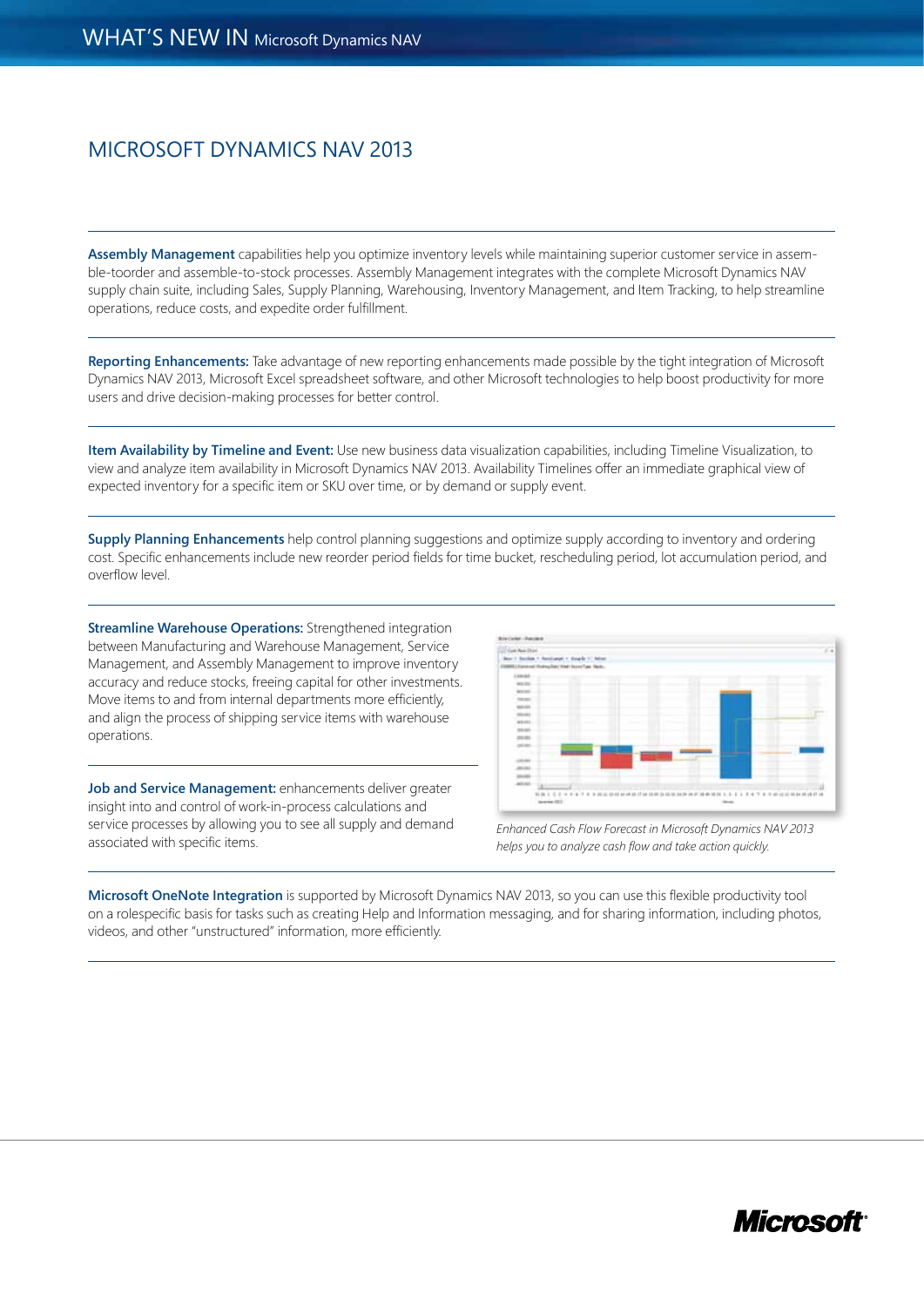#### **Drive efficiency up and cost down**

Make more users more productive. Simplify day-to-day functions and processes, and you will decrease operating expenses while improving cash flow.

**Extending the Reach of Microsoft Dynamics NAV 2013 through Microsoft SharePoint and the Web Client:** Empower users throughout your company to access Microsoft Dynamics NAV from virtually any device that supports a web browser. Microsoft Dynamics NAV 2013 Web Client, a simplified version of the RoleTailored client, allows more employees, especially occasional users, easy, security nhanced access to relevant information without the requirement for complex system customization work. Through Microsoft SharePoint, you can set up websites to share Microsoft Dynamics NAV 2013 data and information, such as pages and reports, with more people inside and outside the company. Any changes to Microsoft Dynamics NAV 2013 pages on a SharePoint site are updated instantly in Microsoft Dynamics NAV 2013.

**RoleTailored User Experience Enhancements** expand RoleTailored functionality for users through improved charting capabilities and other productivity enhancements.

- **• End-User Charting:** Take advantage of unique charting and visualization capabilities in Microsoft Dynamics NAV 2013 to help users see and understand data from across your business, and then to take prompt, informed action. Flexible, configurable chart types and charting capabilities give users a simple way to drill down into details from a chart or visualization, fostering improved analysis and better control. With new configuration and data aggregation tools and more chart types available in the RoleTailored client, it's possible to add a chart to individual Role Centers or other areas within the application, change the chart definition, show it in three dimensions, flip its axis, and print it. From any list place, you can change the view of the data to display it in a chart format. And you can add a FactBox that contains a chart, which can be customized.
- **• Grouping on Pages:** New functionality enables display of content in tabular format.
- **• Query:** A "data pump" capability improves impromptu reporting through improved access to data in

**OData** (Open Data Protocol) web service allows you to create compelling self-service business intelligence solutions.

**Visual Updating of Client to Office 2010:** The Action Pane—redesigned and renamed the Ribbon—and improvements to Fast-Tabs and FactBoxes add to the ease-of-use of Microsoft Dynamics NAV 2013.

**User Productivity Improvements:** A host of enhancements, including Select All, Copy/Paste, Link Sharing and Copy Link, Find, Quick Entry, and the ability to enter filtering formulas and save variables, all familiar actions to users of other Microsoft products, now empower your people to work smarter, more efficiently, and more collaboratively with Microsoft Dynamics NAV 2013.

**General Ledger Table Locking Architecture and Dimension Posting and Storing Redesign:** Speed up posting processes by enabling more users to post sales and purchase orders at the same time. Improve analytical capabilities with more robust capabilities for storing data dimensions.



*New and unique charting and visualization capabilities allow users to see, understand, and act on data from across the business and display compelling KPIs in the Role Center.*